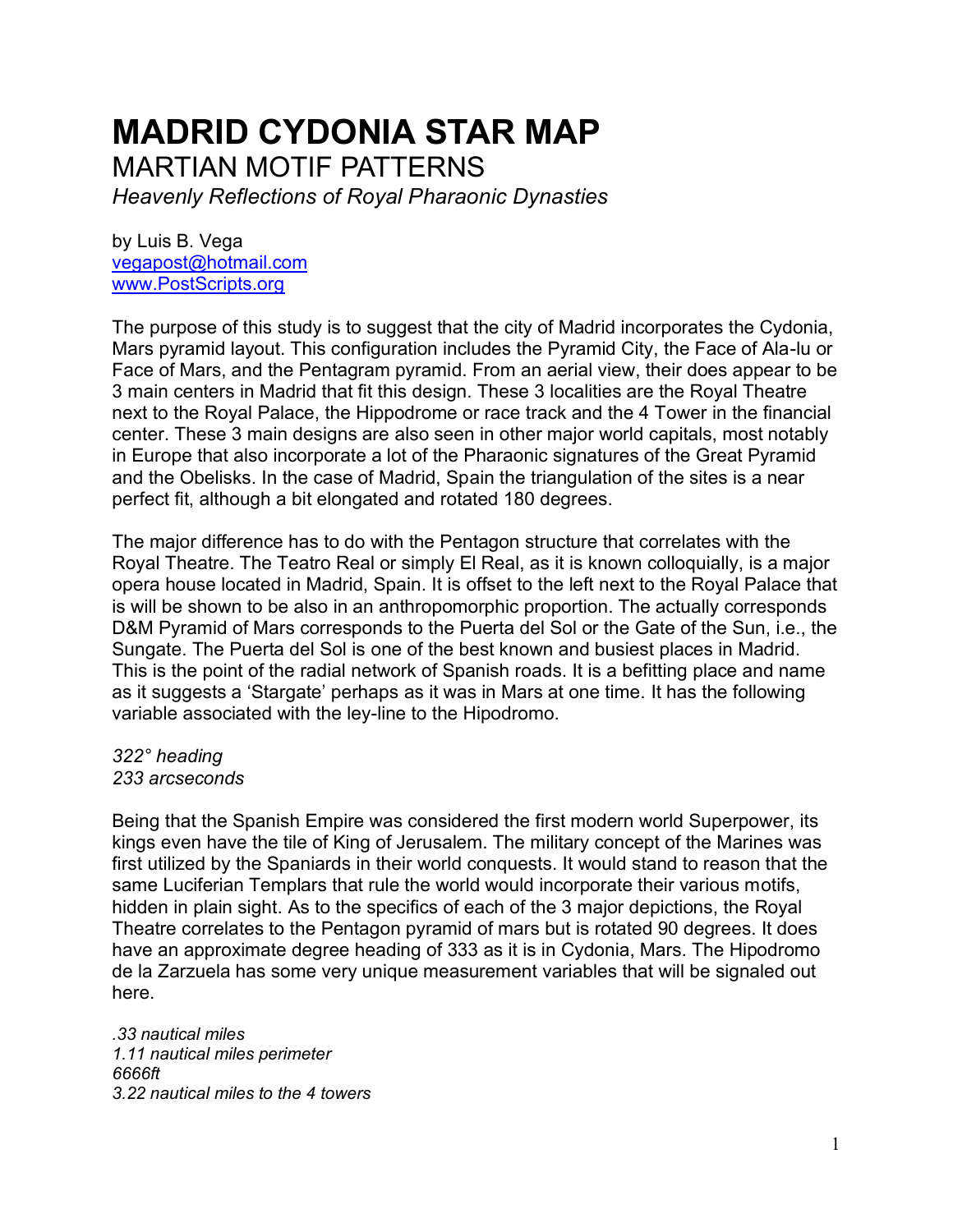## **Pleiadian Patterns of Pyramids**

The 4 Towers or Las 4 Torres is a fairly new development and although there are 4 prominent skyscrapers presently, there is still plans to build fore that will no doubt constitute 7 at some time in the near future. This location corresponds to the Pyramid City of Cydonia, Mars. It is 322 arcseconds to the Plaza del Sol or the Sun Gate. As this motif is replicated in the major world capitals, its design and significance go beyond the mere architecture of the city layout. It is mirroring more than just a design, but an ideal and plan. Moreover, this pattern is not human but extra-terrestrial in the sense that it does not originate f from the designers on Earth but a suggested cadre of Fallen Angels reminiscent of their celestial abode in the Heaven from where they were expelled from. Those in power of such world capitals and empires are in league with such entities to further their agenda which is Luciferian at its very core.

This study further suggests that the Palacio Real is configured to an anthropomorphic design and proportion. The head region would correspond to the church of Santa Maria. The palace itself would constitute the lower portion of the human body image. The center plaza would correspond with the mid-section, etc. What is particularity interesting is that a hexagram is also positioned above the 'head' of this anthropomorphic palace. This suggests that the layout is corresponding to the chakras of the human body. The chakras are thought to be centers of energy and remanence with the higher frequencies at the head and the lower ones at the base or buttocks. This energy centers also correspond to the color spectrum. Most world and royal palaces are designed in such a fashion because it is though that the Universe itself is laid out in such a proportion and design even.

The 'chakra' point that is above the 'head' or the church is in a hexagram design and layout. This would stand to make reason as the chakra correspi9nding to this position beyond the physical body suggests the state of Nirvana or 'bliss'. It is the center or point that opens up as a result of the 3rd Eye being opened. It is thus a 'gateway' or portal, a door to the dimensions beyond the physical body. The study is not insinuating that at such locals inter-dimensional transits occur but that the patterns are based on the sacred mystery schools of esoteric and occultic knowledge. This spectrum, like the light spectrum ranges from the Satanic to the Gnostic. This study also suggests that the various localities around Madrid, Spain incorporate the Great Pyramid of Giza pattern.

In this specific case, the Almudena Cometary appears to approximate the layout of the Grand Gallery that matches the M-23 motorway. The 'Pit' corresponds to the Sacred Family College area. It is suggestive but as the powers that rule and design the various layouts of their world capitals, they incorporate the motifs of their Mystery Babylonian religion. In the case of Madrid, as with many other world empire capitals, there are various pyramid layouts and have actual relics from Egypt itself. They are mostly obelisks and parts of temples as it is the case with the Temple of Debod that was moved from Aswan and rebuilt just north of the Royal Palace. Why the Great Pyramid pattern might be incorporated in the cemetery is that one theory suggests that the Great Pyramid was used as a teleporter of the soul to the stars, mainly Orion. Thus, it stand to reason that the place of the dead could have a vehicle et to journey in the afterlife.